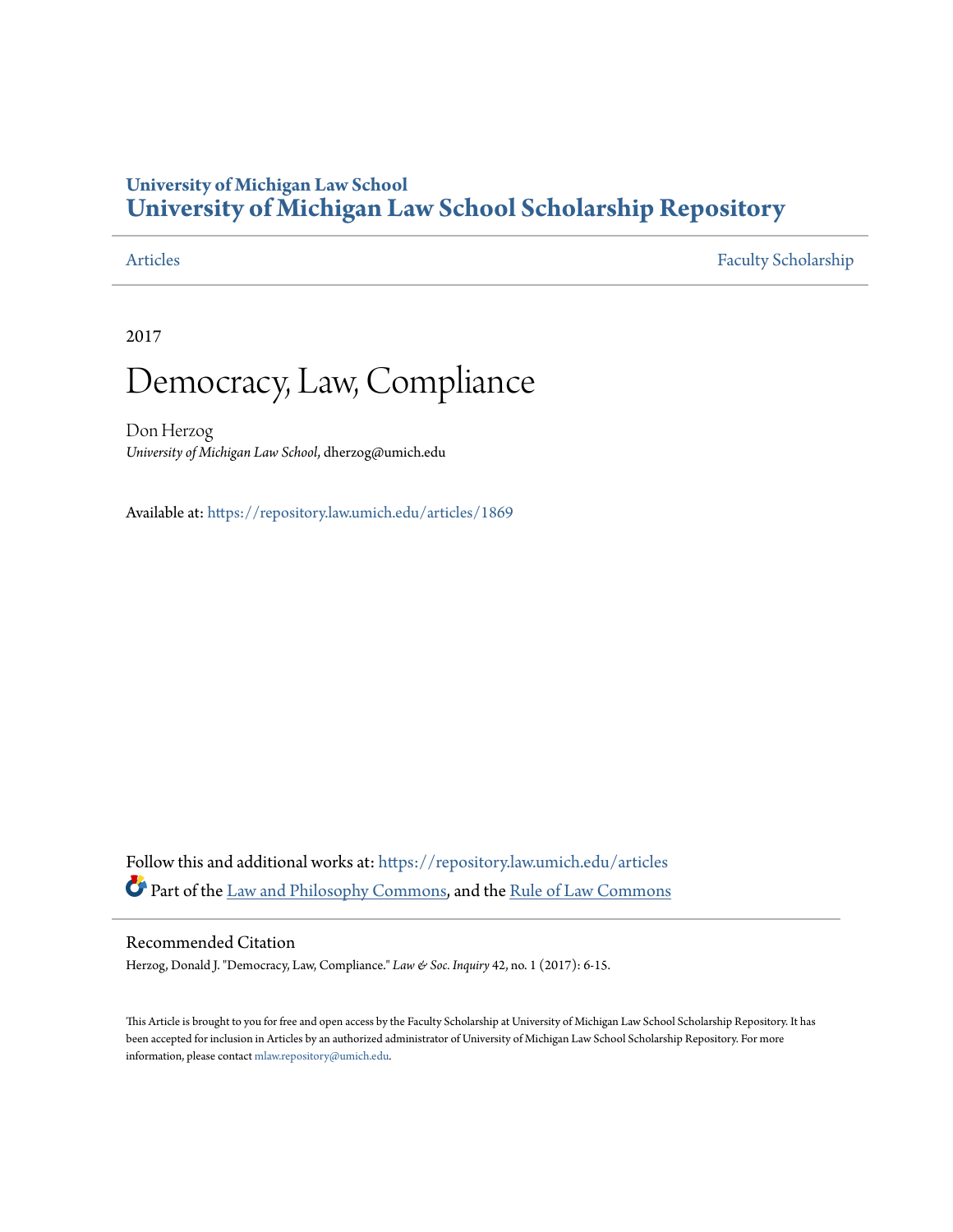Journal of Law & the American<br>Bar Foundatio **Social Inquiry** 

Law & Social Inquiry Volume 42, Issue 1, 6–15, Winter 2017

## Democracy, Law, Compliance

Don Herzog

Professors Schauer and McAdams both seek a more or less sweepingly general theory of why we obey the law. But we should split, not lump. There are different reasons different actors in different social settings obey different laws–not only, but not least, out of regard for democratic decision making.

Why do people obey the law? Well, I suppose for lots of reasons. And I suppose that different people in different social settings have different reasons for obeying different laws. You probably know the distinction between lumpers and splitters. (I know it from J. H. Hexter, but Wikipedia informs me it goes back to Darwin.) It is not just that I am a splitter by temperament, though I sure am. It is also that I dourly suspect there are too many lumpers out there: witness the dreamy vacuous looks that accompany invocations of generalizability. I have the same sentiment about the obligation to obey the law. I suppose that different sorts of obligations attach to different people for different reasons as to different laws.

That temperament—I am sorry if it makes some of you impatient, but I'm not even making an argument yet, I'm just confessing, so bear with me—makes me inclined to be an unhappily genial sort of symposium participant and report that I am happy to endorse what both Frederick Schauer (2015) and Richard McAdams (2015) have done. Indeed, I will want to pile on and add another critter to their menageries.

Now I know that those of you who imagine academic exchange as highly mannered blood sport will think this is unhappily amiable of me. So first I'll venture some critical observations on what each of them has offered.

#### \*\*\*

Schauer wants us to shrug aside worries about necessary and sufficient criteria for law (I shrugged long ago, so I am not even going to pretend to wring my hands about that much) and rivet our attention on the central if contingent role of coercion. Sometimes, Schauer points more generally to sanctions: that opens up the worry that so very much can be packed into that concept, especially if we think of rewards as positive sanctions, that his thesis will lose bite. It will collapse into a reminder that law uses many different tools to secure compliance. I suspect the worry is exacerbated, not relieved, by Schauer inviting us to smudge the distinction between penalties and prices. You might think that it is great to stretch the concept of sanctions this way, that it reveals important underlying similarities. But I think

Don Herzog teaches law and political theory at the University of Michigan, and may be contacted at dherzog@umich.edu. He thinks your time is better spent reading Daryl Levinson's contribution to this symposium.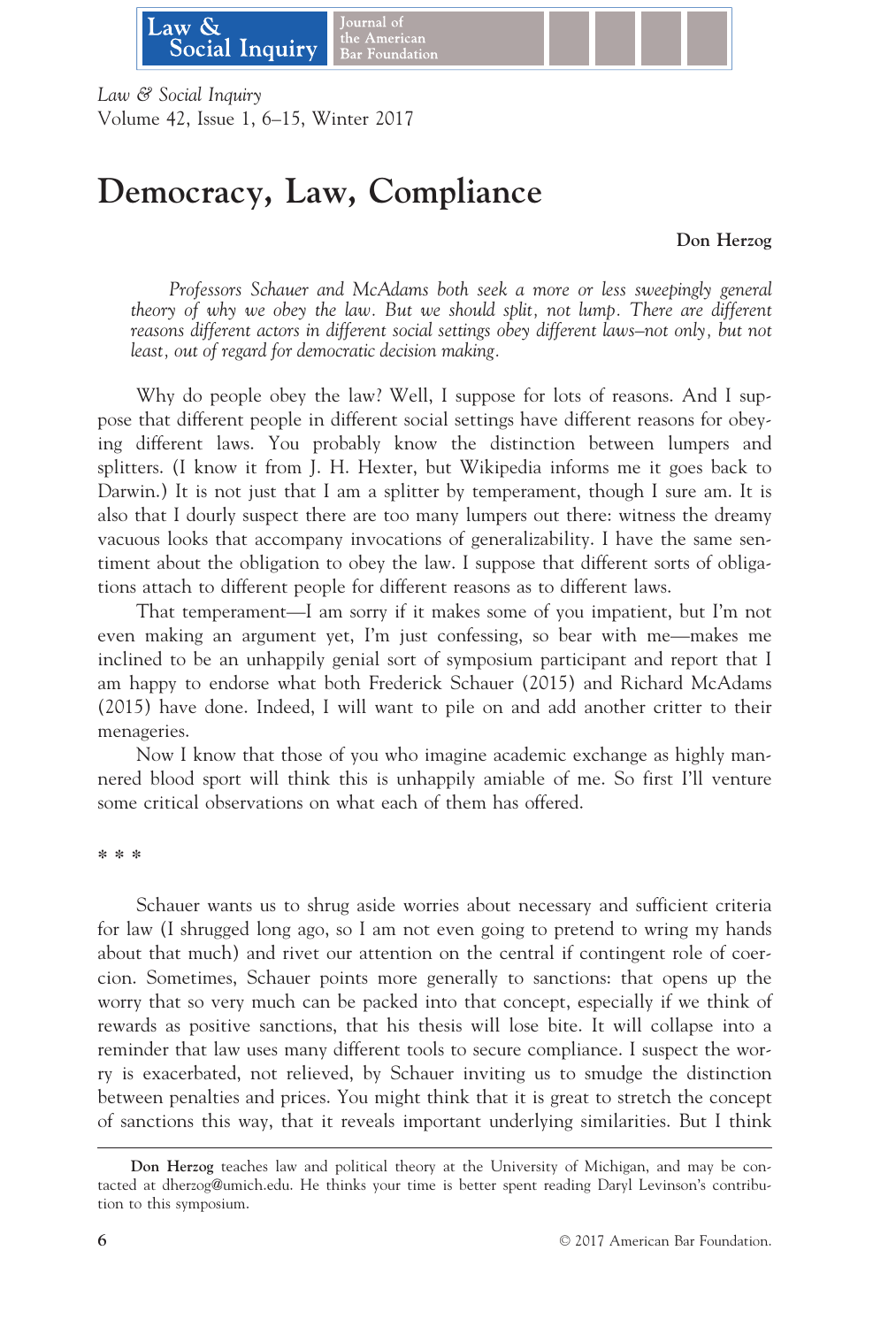that is mistaken: I'd suggest instead that if you don't draw any distinctions, you won't notice any differences. Split, don't lump.

I have just the same worry about what might seem the more austere thesis that law relies on coercion. (More austere just because coercion sounds like a narrower category than sanction.) I worry that Schauer packs implausibly much into the concept of coercion. "The threat of unpleasant consequences if the subject does not behave in a particular way is still the principal weapon in law's coercive arsenal" (2015, 124): so far so good, I guess, but that "principal" gave me pause.

I did not have to pause long. We needn't rely on "after-the-act" sanctions, continues Schauer: "coercion may be applied even more directly than the threat and may give even less choice to the potential law violator" (2015, 124). I agree with that much: take the policeman who breaks up the increasingly rowdy pickup basketball game and makes the players go home. But Schauer turns to "immobilizers." A smart car won't start unless it recognizes you, say by your fingerprints or retinal pattern. And now everything goes awry: "Immobilization is a form of incapacitation, and incapacitation is a form of coercion" (125).

Beware whirling abstractions, that's what I say. But these hypnotize Schauer into saying with a straight face that the lock on your front door coerces the wouldbe thief by stopping him from entering into your house. One thinks of Hobbes on liberty as "the absence of external impediments" (1651, 64). I will baldly assert that no one talks this way. If you doubt it, try out this suggestion on your neighbor not fair if you live in an academic ghetto—or at the corner bar. Ordinary language isn't sacrosanct. But the huge strain being put on it here is an invitation to rethink what's going on. My balking could be conscripted as support for the familiar thesis that coercion is already a moral category: on this view, we don't say you've coerced the thief because we think you have a right to keep your property secure and he has no right to break in.

But I don't think my balking depends on that thesis. The safety rails on the winding drive *prevent* you from driving your car off the cliff, even if you want to and even if you have a right to. (I'm imagining there that you have a right to commit suicide. If you are fretting about the costs of cleaning up the debris, suppose you've already established a generous escrow account.) But it seems to me astonishing to suggest that the rails coerce you. Or that the people who designed and installed them did, even if they did so with the express purpose of keeping your car on the road. (But what if they intended only to prevent accidentally driving off the road? If they also deliberately decided to stop such suicides, is it easier to see coercion? Does coercion require a consciously coercing agent or is it a feature of a situation, regardless of how it came about?) When the elevator breaks down, you're immobilized. But neither the elevator nor (if there were any) the negligent maintenance people are coercing you into staying where you are.

Back to Schauer's big picture. Some of my worry is moot because front and center is the criminal law, which relies centrally on the threat of punishment, whether jail time or fines or (in shameless jurisdictions) public shaming or whatever else. I am inclined to think that those are coercive (and I don't think they invade any right of the criminals, at least if applied in procedurally and substantively sensible ways: and that counts against the moralized view of coercion). All I want to say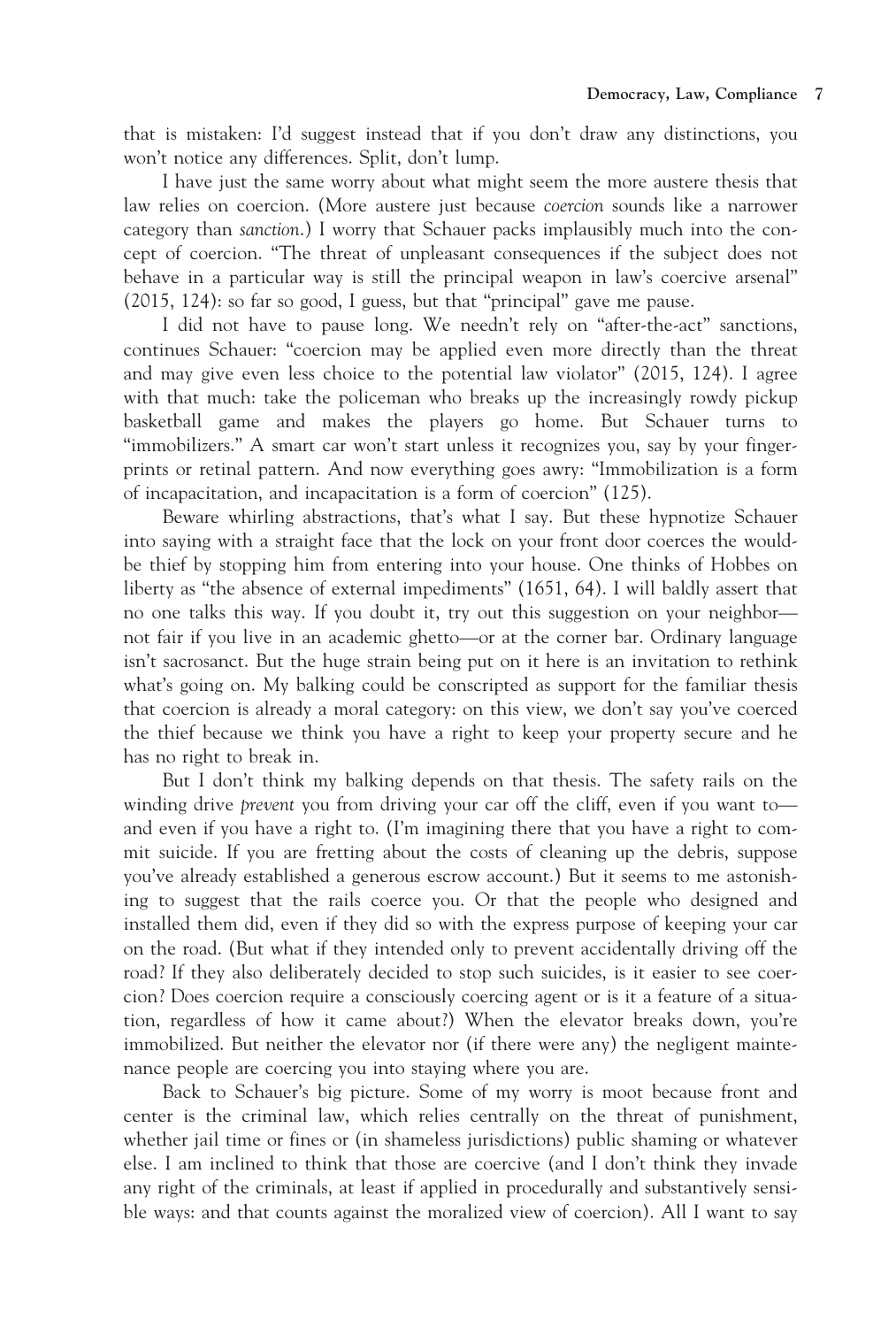#### 8 LAW & SOCIAL INQUIRY

is that when Schauer invites us to think about the central role of sanctions and even when he invites us to think about the central role of coercion, we need to beware that he not fold in conceptually adjacent phenomena that we ought to keep distinct.

\*\*\*

I have similar worries about how McAdams wields the category expressive. Again, the real worry isn't mapping ordinary usage: this one is a term of art, anyway. While I'm tickled at the very thought that economists have been up to the same thing as us would-be expressivist opponents all along, I worry that his maneuver, too, smudges a distinction we need. It is one thing to provide a focal point and solve a coordination dilemma, another thing to provide information—and still another to symbolically say, this conduct is wrong. Those I ordinarily think of as expressive theorists are interested in that last, and it is interestingly different from the first two. McAdams, I think, wants partly to set aside "this conduct is wrong" as wrapped up in another approach to the question of why people comply with the law, one he calls legitimacy. What's behind that curtain? Too much, I fear, and I'm not sure how to make sense of some of it. Take this:

By definition, a legitimate authority is the quality to which people defer. The expression of a legitimate speaker may then stand out—be focal—in a way that no other speaker is. It means the speaker is someone to whom one "ought" to listen and defer. That a speaker or expression has legitimacy seems inevitably a salient distinction, in a different dimension from the fact that the expression is the one on green paper or in a PDF file. (2015, 124)

I had thought that McAdams wanted to leave open whether anything like Weber's picture of legitimacy did in fact explain legal compliance. I had thought he wanted to say that sometimes his expressive theory, his turn to focal points and signaling, does better than either "deterrence" (the sort of wares Schauer is peddling) or "legitimacy." So it is odd to hand Weber the prize—and surely confused to say he wins it by definition. There has to be an open question here—whether people do in fact defer to authorities they take to be legitimate. It is idiomatic to say, "yes, he has a right to tell me what to do, and I know I'm obliged to obey, but I'm disobeying anyway." Not just idiomatic to say, but coherent to act on, and in some settings arguably common.

I am puzzled, too, by McAdams's dismissing the impact of the kind of expressivism he is not pursuing, that on which the law says something symbolically about what is right or wrong. "Lessig and Dan Kahan," he reports, "argue that law affects behavior, in part, by its ability to change social meaning" (2015, 167). Suppose the law decrees that segregated schools are inherently unequal, so they violate equal protection of the laws. Then, one might think, people clinging to "separate but equal" are on new ground. The law, with whatever majesty it can muster, has decreed that it's kinda hard to tell the difference between them and racists. And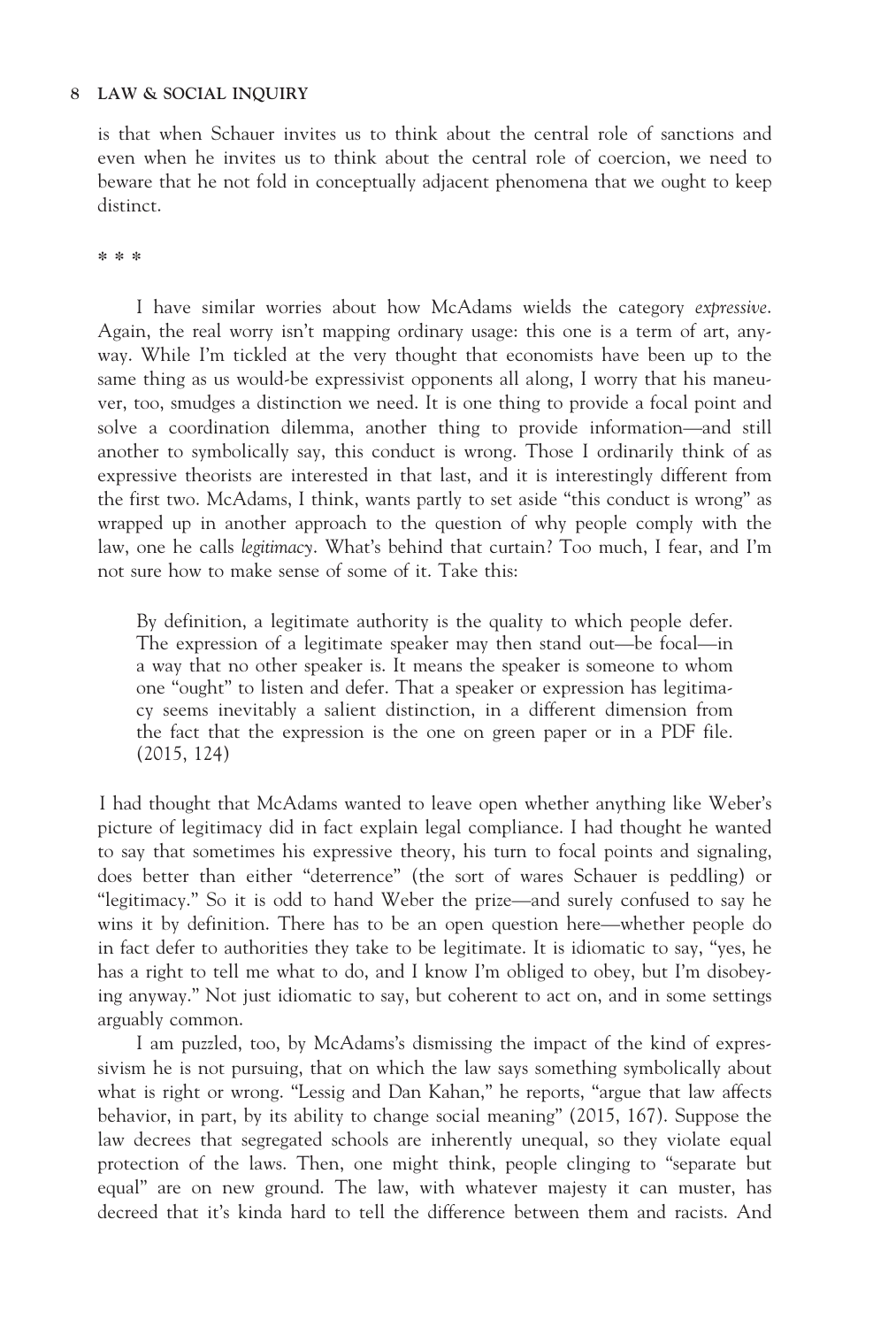this might well force them to revise their position on public schools, indeed on segregation more generally.

So far so plausible, or so I'd have thought. But McAdams dismisses this picture. "This 'social meaning' story is ... parasitic on some other mechanism of behavioral change. The social meaning changes only if many individuals first comply with the law for reasons other than a social meaning change" (2015, 167). I don't see why. I get that what others do can change social meaning. If all the other middle-aged men are wearing hats in public and you don't, you are underdressed or just plain weird. If few are but you do, you are pretentious or eccentric. But I don't see why the law needs the intervening variable of behavior change to shift social meaning. Try this: By social convention, no longer underwritten by racist law or state power, only whites use the basketball court on the mostly white north side of town. An antiracist city council votes to post a sign on the court: Only Racists Play Here. That might backfire, of course. Or it might seem frivolous. But whites might stop playing there—not because they observe other whites stopping (and why would those first ones stop?), but because they don't want to be seen as racists.

#### \*\*\*

The question of the day is: Why in fact do people obey the law? And again my impulse is that different people in different settings obey different laws for different reasons. To say that is not at all to challenge either Schauer or McAdams— I'm done with the blood sport bit of my comment, and I won't apologize for how bloodless it was—because both agree.

If you are a certain kind of empiricist, you'll want to know what's doing the lion's share of the explanatory work, or what picks up most of the variance, or something like that. It is not entirely clear what the right metric is. We could be cheerfully flatfooted and say that it is the total number of acts of legal compliance. But we might pause: it's dumb to count "I would have jaywalked but the law says I shouldn't so I didn't" and "I would have murdered those schoolchildren but the law says I shouldn't so I didn't" the same way. We can think some acts of legal compliance are more important than others, and still ask the descriptive or explanatory question: What's going on when people comply with those laws. Indeed, we can think some acts of compliance are just plain more interesting. And that's the intuition I want to pursue in my remaining time, with an autobiographical example. I should say that this is my own view of the matter, that I don't purport to speak for the law school or the university or anyone else. I should add that I might of course be misinformed in ways large or small, though obviously I don't think I am, or I wouldn't be asserting what I'm about to. Since I should say those things, I hereby do.

I teach at the University of Michigan Law School, and our admissions policy, because of its explicit commitment to race-based affirmative action, was challenged as a violation of the Equal Protection Clause, and the school prevailed in Grutter  $v$ . Bollinger. (As a member of the committee that drafted that policy, I was deposed. Good times.) As you probably also know, the state's voters then passed a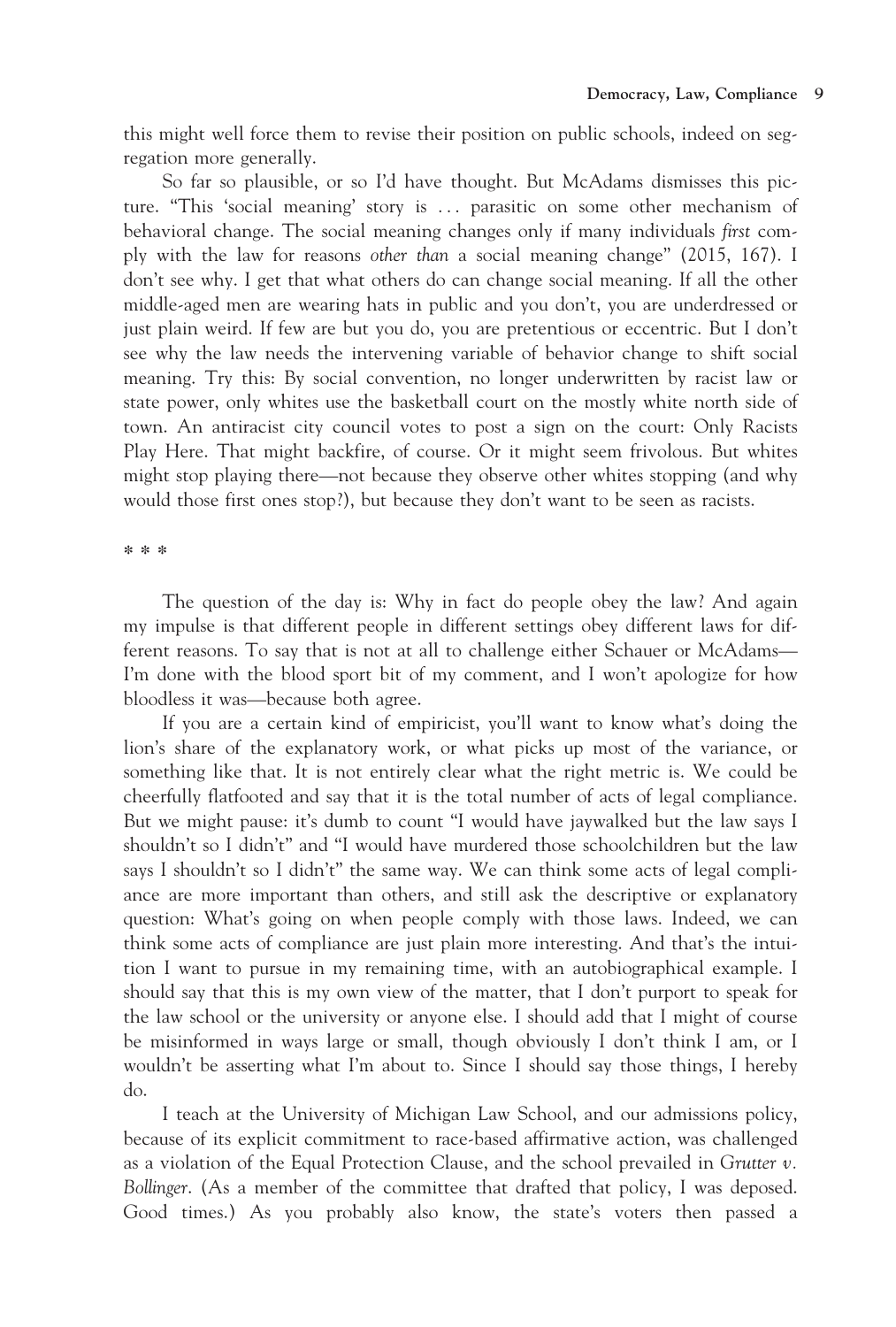constitutional amendment, still known as Prop. 2, explicitly forbidding the state's public universities from "grant[ing] preferential treatment to any individual or group on the basis of race, sex, color, ethnicity, or national origin."

Most faculty at the law school think, with the varying levels of enthusiasm and complicated feelings you might expect, that all things considered it was good for the school to have an affirmative action policy. Most think too that it was a good thing for us to practice affirmative action in faculty hiring. I say "most," not "all," but I'll add that the school had been formally committed to both, and no, that's not an elliptical way of repeating the claim that most faculty were in favor. But then the state's voters said, "no, stop."

To my surprise—there are, after all, real constitutional lawyers on our faculty—I was made principal drafter of our new admissions policy. Would-be realists in the crowd insisted it didn't much matter what the formal policy said; what mattered was how decisions were actually made; and some dourly said that we would cheat. (Then, too, some encouraged us to cheat, some of them strenuously, and some of them actors I was startled to see take that position.) We would go on relying on race. After all, it was and is widely thought that various public universities and law schools in California cheat in just that way, despite their state's voters too having adopted a ban on affirmative action.

Shortly after we adopted the new policy, I was on an interesting panel at the school. On the panel were lawyers who had pressed cases against affirmative action admissions policies in court. They were remarkably forthcoming about one thing. Easy, they said, to challenge a policy that uses race on its face. (They said they had been sure their side would win Gratz v. Bollinger, where our College of Literature, Science, and the Arts used a crude point system, and pretty sure they'd win Grutter, too.) But more or less impossible to challenge a facially neutral policy on the grounds that behind the scenes the admissions people were cheating. "What are you going to do?" demanded one—no, that's not verbatim—"Seek every single application in discovery? Demand an account of every single decision, or every one of hundreds at a pretty wide margin?" Any adept admissions official, they said—and they said it publicly, at our law school, and they said it sincerely, not trying to bait us, and they said it resignedly, not as if they'd won more than a Pyrrhic victory would find it child's play to navigate that deposition. Even if there were some range of GPAs and LSATs in which whites were more or less uniformly denied and minorities more or less uniformly admitted, the official would always be able to tell some other plausible story.

There it was: a green light to cheat. Our state constitution could have whatever language it wanted, but no legal sanction would attach to violation. So our expert adversaries assured us. And this was emphatically not a case where we were inclined anyway to do what the law now dictated: so if we didn't cheat it would be legal compliance, not just legal obedience. But—I tell you three times that this is true—we do not cheat. Yes, there was a stormlet some years ago when critics indignantly revealed that the school was still asking for the race of applicants. But we responded, truthfully, that we are required to do so by federal law. We were collecting that information on a separate page of the application. A clerical assistant would record the data on that page and then rip it off and throw it away before the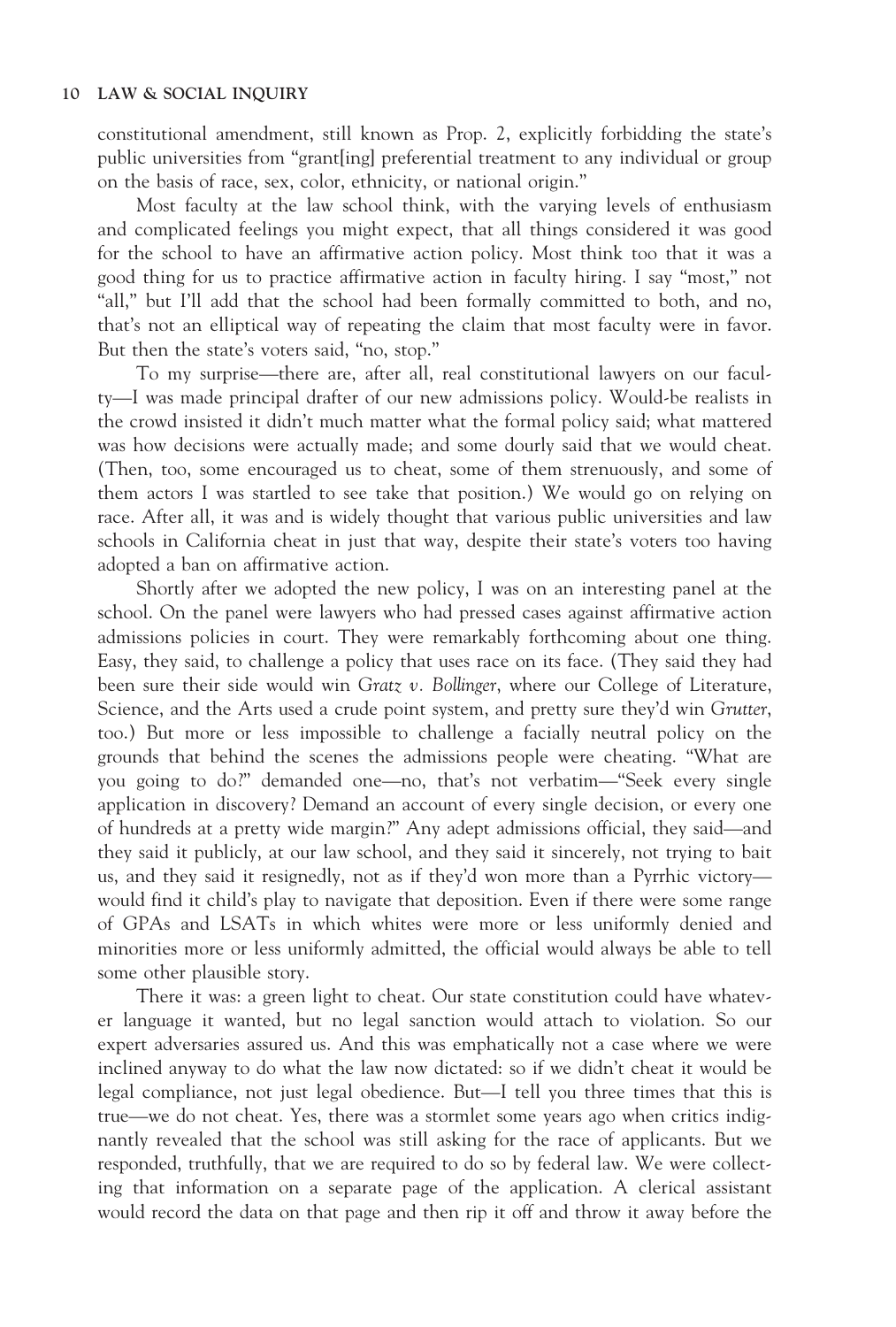application found its way into the hands of any admissions official. "But can't they still tell who the minorities are?" Sure, sometimes, though maybe less often than you'd think. But—I tell you three times again—they are not cheating. I'll add that the proportion of minority students at the school declined significantly after Grutter, which counts as evidence for our claim in litigation that no race-neutral approaches would secure what we called a critical mass of minority students.

Prop. 2 isn't restricted to admissions. Its language is more sweeping: no "preferential treatment" on the grounds of race, etc. We've had to construe just what that means. We've done so in good faith, as has the university's general counsel. We have not taken the position of aggressive litigators, thinking we should do anything and everything we can offer a vaguely colorable defense of without running afoul of Rule 11 sanctions. So, for instance, we used to invite entering minority students to campus in the late summer to help orient and prepare them; now we run that session for any student who'd like it. We continue to do race-based outreach in some settings to expand the pool—or, as you might well think, to avoid having the pool structured in the depressingly familiar white-guy-social-networks ways—but in no setting does the school consider race in deciding among applicants or job candidates. And again, we've been encouraged to cheat, sometimes strenuously, sometimes by those you might think would know better, and sometimes by both of those at once.

Why do I bore you with this story? Because it highlights two features of the complex landscape of complying with the law, features that both Schauer and McAdams are not getting in sharp focus. One: Sometimes we comply with the law because we think we owe it to a democratic majority. Two: Too much of the literature on legal compliance summons up a character called "the individual." But in our actual lives, we are not free-floating individuals confronting the law or the government. We are often acting in particular roles, in particular social institutions. And our stance about the law will properly vary (to put it in "normative" terms) and will in fact vary (to put it in "descriptive" terms) depending on what role and institution we are in.

Let me expand on each in turn.

\*\*\*

Why might it matter—in fact, for explanatory purposes, in thinking about legal compliance—that a democratic majority has passed a law or amended a state constitution? McAdams might suggest there's signaling here: not quite. It's not the news that a majority of the state's citizens oppose affirmative action. If we learned that from a highly reliable public opinion poll, we would have happily sailed on with affirmative action. If we were flooded with belligerent petitions or beseeching letters or anguished telephone calls, we would have happily sailed on. Not because we'd imagine these were Astroturf grumblings, not genuine grassroots sentiment; not because we'd imagine that only the laborious business of changing the law would really demonstrate public opinion. After all, some of us are in the clutches of public choice theory and its ilk, so some of us imagine that law itself is more likely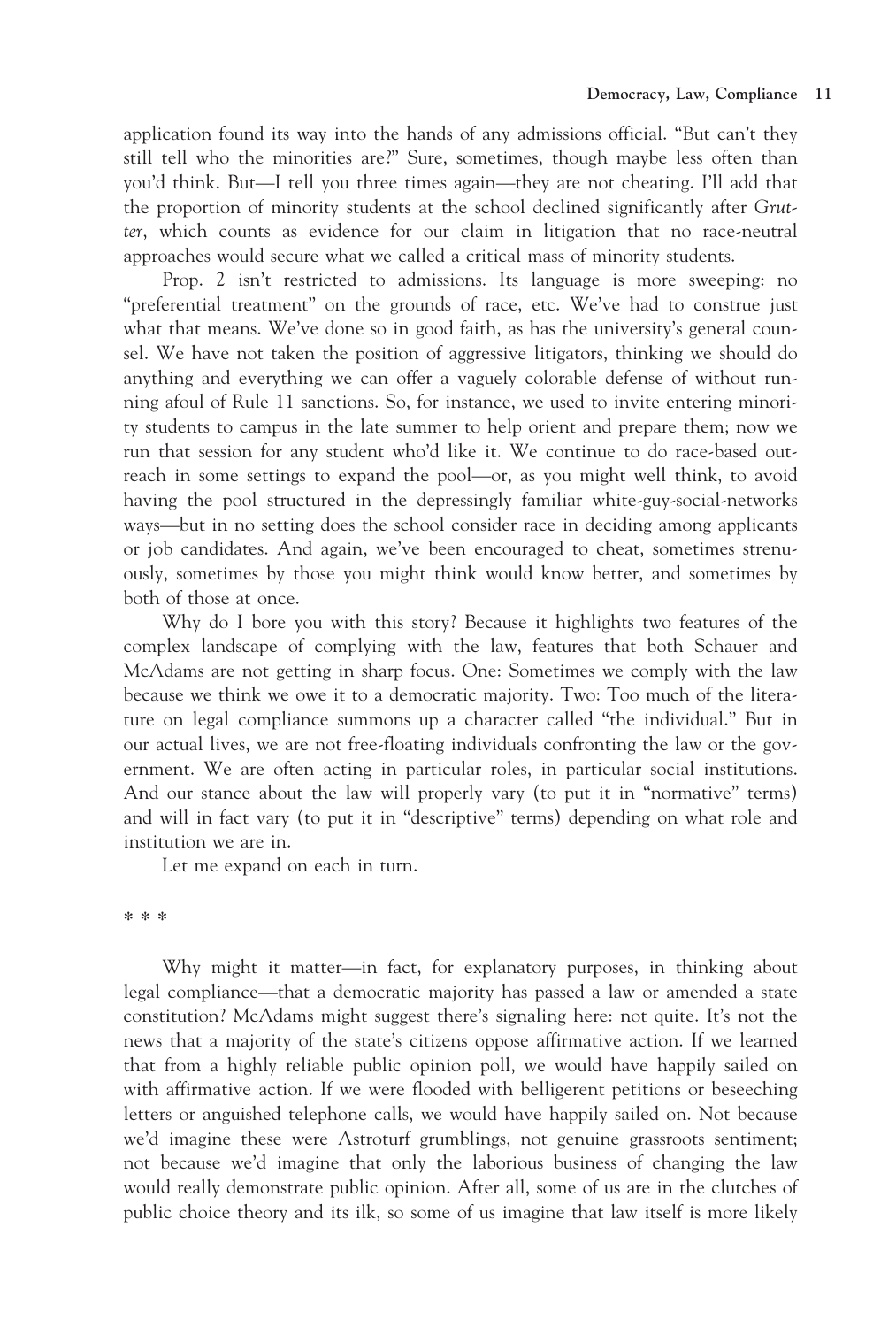#### 12 LAW & SOCIAL INQUIRY

to reflect well-organized interest groups, rent seeking, regulatory capture, and the like than it is to demonstrate public opinion. Still, we might well think—I would think—that something that matters has changed when the law changes. So there is more to law here than signaling something about public opinion.

There is more, too, than law providing a focal point or anything else helping solve some coordination dilemma. There just is no reason all the state's public colleges and universities have to have the same policy here. Indeed, there are straightforward reasons—subsidiarity, learning from varied experiments, yada yada yada that it's better if different schools have the right to have different policies, and in fact have different policies.

So what's the more? Not, surely, something about sanctions or coercion. Again it is hard to imagine what state investigation or prosecution could conceivably enforce Prop. 2, and we have very good reason to think that as long as our admissions policy is facially neutral, no one is going to sue us. Nor do I see any way to cobble together both theories—to say that law works here by some mix of signaling about public opinion (hat tip to McAdams) and sanctions or coercion (hat tip to Schauer).

Instead, I'd say something like this. As a governing member of the law school faculty I have obligations to advance the welfare of the institution. But not, I think, if it means flouting the law. Yes, there are limits to that constraint: I would urge disobeying a flagrantly unjust law if I thought we could get away with it. But here I thought, and I was not alone, that affirmative action is the kind of policy dispute properly left to democratic decision making. Sure, I could impeach the integrity of the discussion that yielded that vote: the misrepresentations, the racist undercurrents, the racist not-so-under currents, and so on. But I have never been starry-eyed about actual democratic politics, and it is too easy to impeach particular decisions by pointing to disreputable features of the process that afflict so many other decisions. There is no point defending a highly selective skepticism with grounds yielding a much more general skepticism.

It matters, too, that this line of analysis is one I adopted acting in the role of professor at the law school. Asked more generally about the merits of affirmative action or asked to advise some other institution, I might well have other views. Indeed it would be coherent for me to vote to ban affirmative action when Prop. 2 came up, though I didn't, because there I was being asked a different kind of question: whether public universities should be barred from doing something that at least some of them are doing and believe it sensible to do. It might well make sense to approve that bar on the grounds that too many institutions will choose wrong in adopting such policies, while still, for instance, thinking our law school was right to adopt it. This would qualify as the billionth example of a fully defensible law that arguably happened to be overinclusive (in barring schools using affirmative action sensibly) and underinclusive (in leaving, say, all private schools free to do what they liked). But that broader normative call is not the one I'm supposed to make as a professor at the school.

I have some virtues, I suppose, but statistical significance is not among them. But I do think the stance I took, and so many of my colleagues took, about not cheating on Prop. 2 despite our own commitments to race-based affirmative action,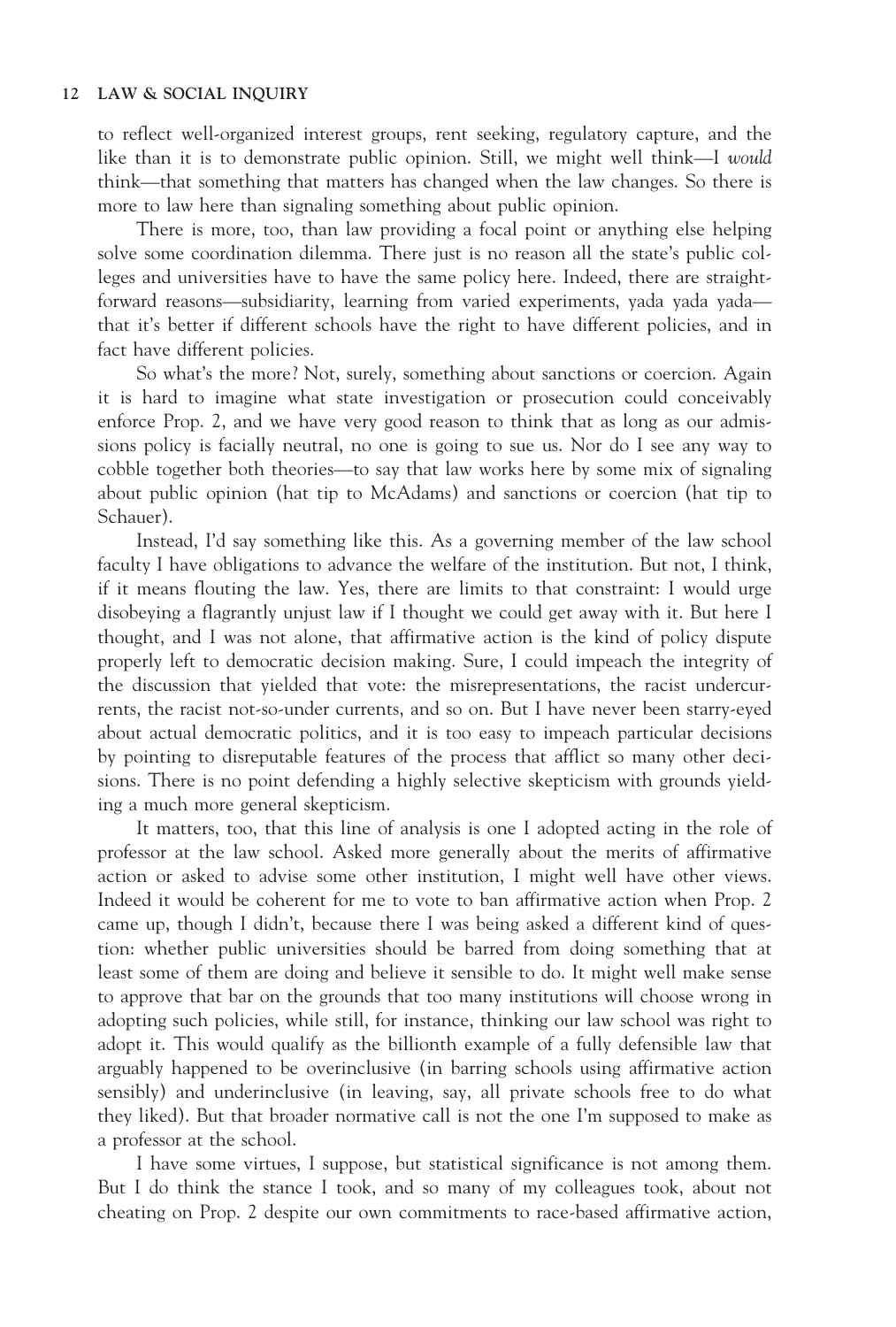isn't hopelessly idiosyncratic, or I wouldn't have wasted your time recounting it. And I do think that this sort of thing is interesting and that it should remind us to pay attention to settings in which as a matter of fact we have special regard for the democratic credentials of law. It should remind us, too, to think about the roles and institutions we occupy, and how our views may well shift depending on where in the social landscape we are: it should, that is, remind us to stop summoning up some rootless phantasm called "the individual."

I've been dutifully playing along with a background assumption of this discussion—that the normative questions (should people obey the law?) are one thing, the descriptive ones (why do they obey the law?) are another. But there is something confounding about this assumption, and you can see what without dipping deep into the vexing disputes about reasons and causes. Often, the right explanation of why you do something is just to point to the good reasons you had to do it: you leave the room by the door, not the window, because otherwise you'd get hurt; you vote because that's what good citizens do; and so on, and on, and on. Often, not always—but not never, either. If that is right (and it is, promise), it's confused to say, "I don't care what reasons might be given for why people ought to obey the law, I want to know why in fact they do." Because, again, they might actually obey for just the reasons they're supposed to. There is absolutely no reason to think "I shall act self-interestedly" or "I shall pursue my preferences" is somehow on firmer footing, normatively or descriptively, than "I shall do what's right." There is absolutely no reason to take the first two as good explanations but think the third requires some special or reductionist support. When I noticed that I had good reason to disavow speaking on behalf of my law school, good reason, too, to acknowledge that I might have some facts wrong, and I went ahead and did just that, nothing mysterious happened. "Well, the agent has to realize what moral considerations or good reasons bear on his choice, and it's a factual question whether he does." Sure. But there is often nothing trickier about noticing the relevant considerations than there is about noticing a door.

If or insofar as the fact/value or positive/normative distinction makes it harder to see that, it's a problem. If or insofar as Schauer's and McAdams's projects depend on not seeing that, they're afflicted with those problems, too.

#### \*\*\*

A brief historical coda. In his Reflections on the Revolution in France, fulminating against the sort of thing we cast as rationalization or secularization or disenchantment, "the new conquering empire of light and reason," Edmund Burke (1993, 66) scornfully unveiled what law would amount to in that brave new world:

On the scheme of this barbarous philosophy, which is the offspring of cold hearts and muddy understandings, and which is as void of solid wisdom as it is destitute of all taste and elegance, laws are to be supported only by their own terrors, and by the concern which each individual may find in them from his own private speculations, or can spare to them from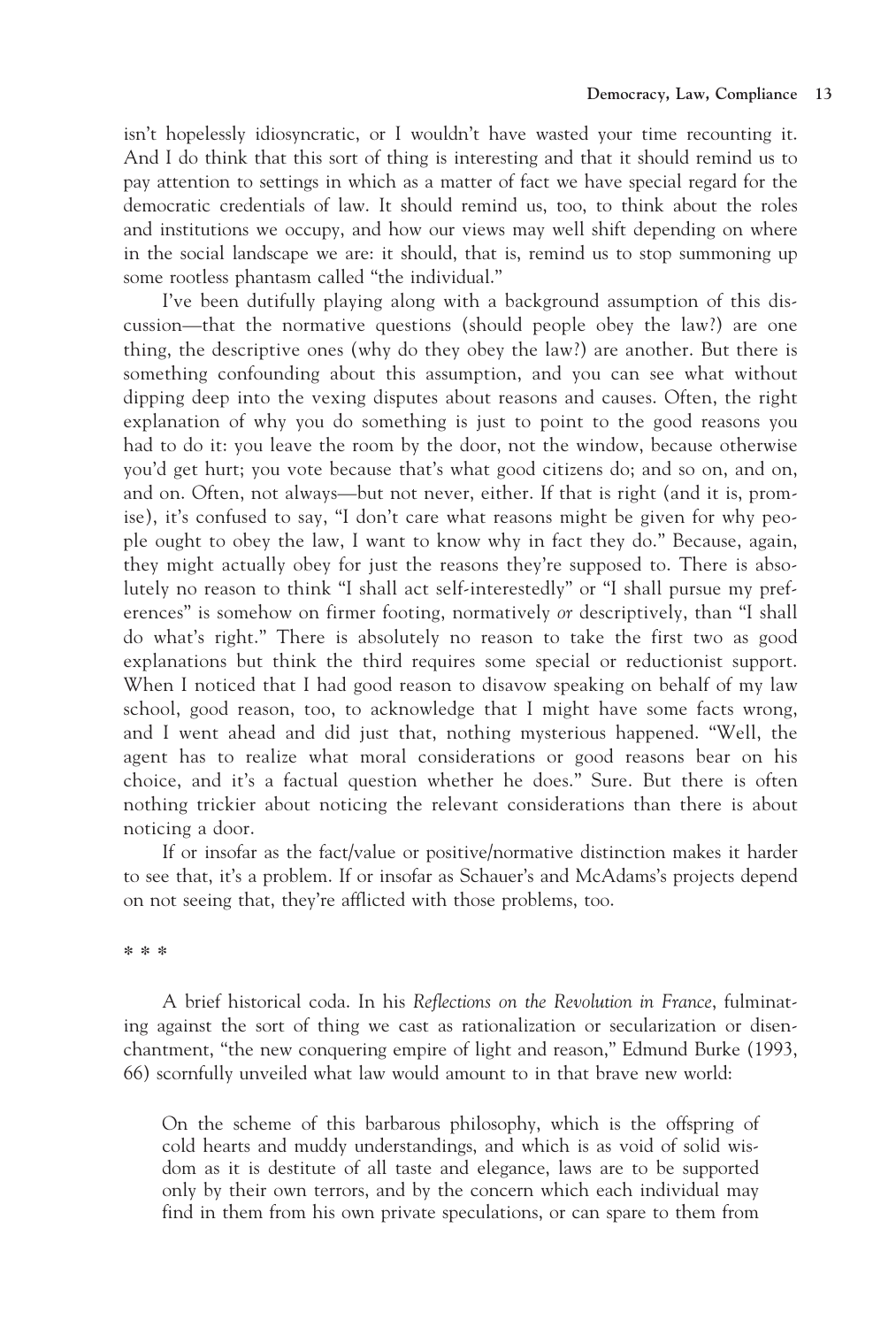#### 14 LAW & SOCIAL INQUIRY

his own private interests. In the groves of their academy, at the end of every vista, you see nothing but the gallows. Nothing is left which engages the affections on the part of the commonwealth.

Don't worry, Burke has a ready denunciation of McAdams's project, too:

the age of chivalry is gone. That of sophisters, economists, and calculators, has succeeded; and the glory of Europe is extinguished for ever. (1993, 65)

I have nothing particularly nice to say about Burke's cherished alternatives, sentiment and illusion. If those are the sole alternatives on offer, then sign me up with Schauer and McAdams, cheerfully affirming the prospect from which Burke shrank in disgust and horror.

But I want to add to the mix the conscientious regard of particular individuals in particular roles for democratic decision making. (I can't say I mind in the least that Burke would despise that, too.) I suppose that regard has limits. But I suppose, and did in fact suppose as a faculty member at Michigan Law, that a democratic majority properly has the right to ban race-based affirmative action, however stupid and pernicious I found that decision; and I supposed myself duty-bound to faithfully implement their decision.

It might seem priggish or worse to suggest that many acts of legal compliance are like that. I'd respond with two demurrers. One: I don't claim that all that many are. Not because I doubt it, but because again I'm not sure what metric we're considering: I suppose people figure out whether to feed parking meters or jaywalk far more often than they confront the kind of choice I've described here. But I do claim that my response, the school's response, was not vanishingly rare or idiosyncratic, and it is an interesting and important part of the landscape. If you are inclined to say that the "real" terrain of legal compliance is about coercion or conveying information or whatever else, I'd caution you that it is generally a mistake to equate cynicism and realism. Two: I would insist more generally, again, that we stop thinking about "the individual." Solving the puzzles of legal compliance will depend in part, as just about everything in political theory does at the end of the day, on cultivating our sociological imaginations and grasping just how central roles and institutions are in our lives.

I don't invoke Burke as "merely corroborative detail, intended to give artistic verisimilitude to an otherwise bald and unconvincing narrative," as Pooh-Bah puts it (Gilbert n.d., 36). I do it to issue a promissory note, one I might or might not redeem eventually. Questions about legal obligation, legal interpretation, legal compliance, and the like have a history. Not in the weak sense that people have been trying for centuries to get "the nature of law" right, and they have furnished different answers over time. Rather because law itself has shifted, in ways far deeper than the contents of the statute books, and the social and political contexts of law have shifted, too. So it is worth remembering that Schauer and McAdams are offering us a perspective on law for us, here, now. More broadly than that? Yes, sure. But how much more broadly is itself a complicated empirical question.